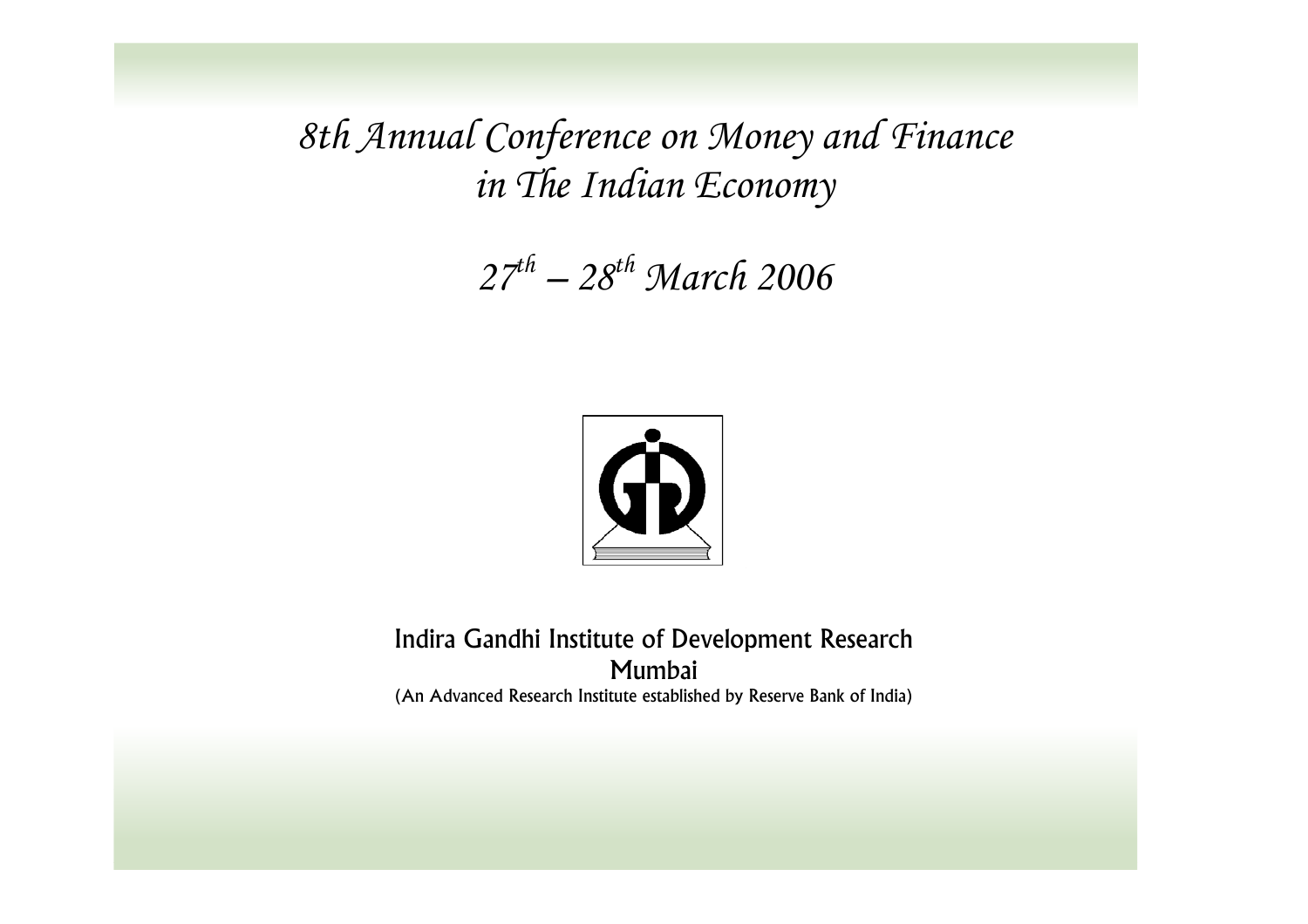*Research on money and finance in India gained importance after the reforms, initiated in 1991. Changes in the monetary regime and institutions, more openness, development of debt and equity markets, initiation of the derivative market, banking sector reforms, and several other measures raised new questions and policy issues. This, together with closer linkage to international research in a more open economy has rejuvenated monetary and financial research in India. With the support of the Reserve Bank of India, IGIDR took the initiative in bringing together researchers in this area, to encourage rigorous work, made relevant by interaction with practitioners and policy-makers. The first conference in money and finance was held in 1998. The eighth conference in this series, to be held from 27th – 28th March 2006, continues the tradition of addressing topical issues and stimulating cross-fertilization of ideas.* 

*IGIDR welcomes you to the eighth annual conference on Money and Finance in Indian Economy from March 27<sup>th</sup> – 28<sup>th</sup>, 2006.* 

*27th March 2006*

Inauguration: 10:00 -11:15 A.M

Welcome: **Dr. R. Radhak rishna** Director, IGIDR.

Chair: Dr. Rakesh Mohan, Deputy Governor, Reserve Bank of India.

Overview of the Conference: Dr. D.M. Nachane, Senior Professor, IGIDR

Inaugural Address: "Inflation Targeting, Disinflation and Exchange Rate Policy" by Dr. Jacob Frenkel, Vice Chairman, American International Group Inc.

Vote of Thanks: Dr. Ashima Goyal, Professor, IGIDR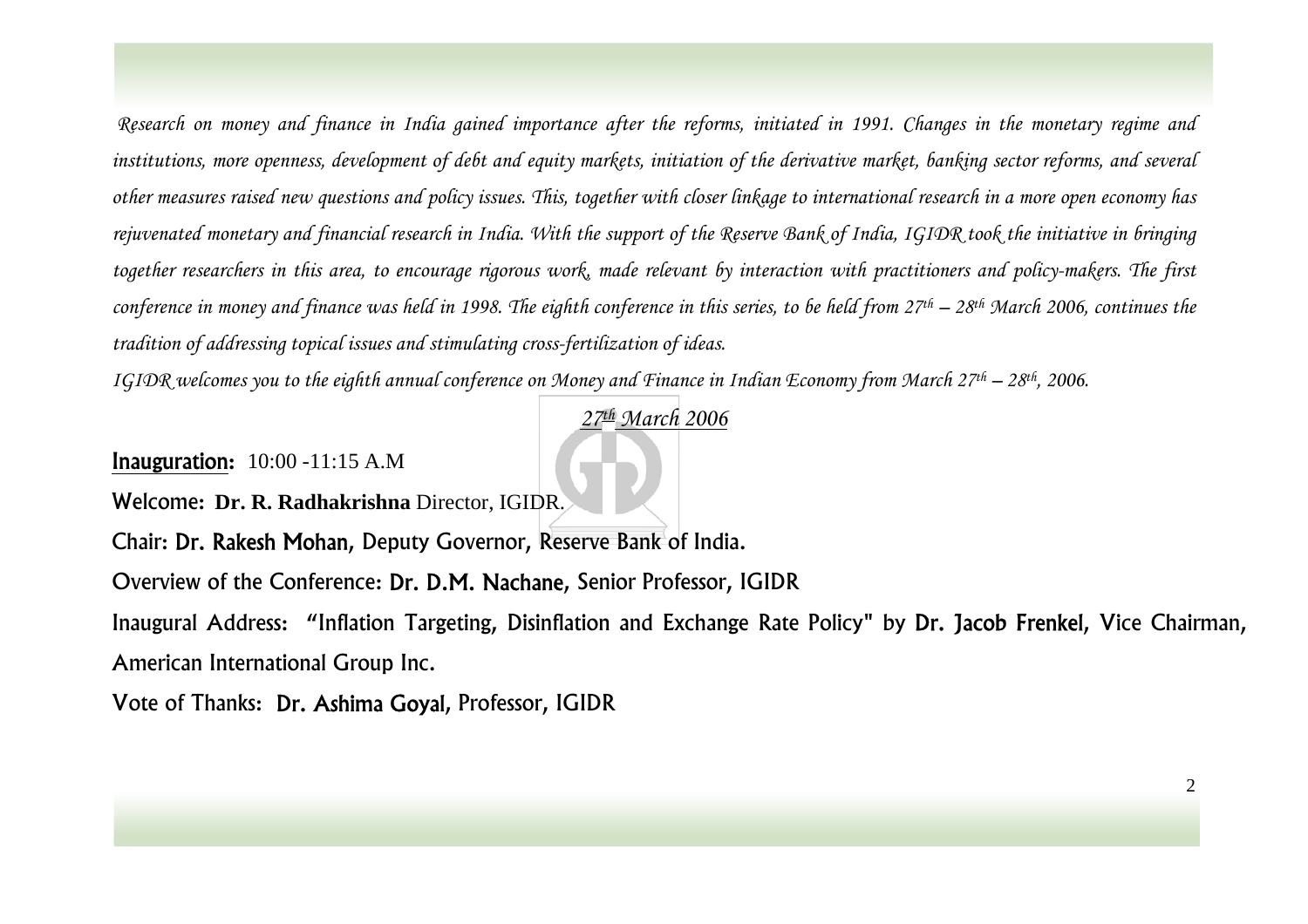| Session I   | <b>Open Economy</b>                                                                                                                                                                 | $11:30$ AM $- 1:00$ PM |
|-------------|-------------------------------------------------------------------------------------------------------------------------------------------------------------------------------------|------------------------|
|             | M. Ramachandran, Naveen Srinivasan, Shubhangi Pathak, H.K. Behera, V. Narasimhan, K.N. Murty,<br>Basabi Bhattacharya, Jaydeep Mukherjee, Sanjay Kumar, Anil K. Sharma, Anujit Mitra |                        |
| Lunch       |                                                                                                                                                                                     | $1:00 - 2:00$ PM       |
| Session II  | <b>Monetary Policy</b>                                                                                                                                                              | $2:00 - 3:30$ PM       |
|             | R.S. Durai, M. Ramachandran, Naveen Srinivasan, M. Vidya, M. Ramachandran, Ankita Agarwal, Kapil Singh,<br>Rudra Sen Sarma, Jiji J. Mathew, Suvojit L Chakravarty                   |                        |
| Session III | Financial Markets: Efficiency and Risk Management                                                                                                                                   | $4:00 - 5:30$ PM       |
|             | Bidisha Chakrabarty, Saurabh Ghosh, Kapil Gupta, Balwinder Singh, Debashish Majumder,<br>Amit Kulkarni, Alok Kumar Mishra, Jigisha Thakker, Anupam K. Mitra                         |                        |

### Session IV

Special Lecture on "Growth, Public Infrastructure and Trade Liberalization" Prof. Dipankar Dasgupta, Professor, Indian Statistical Institute, Kolkata.

3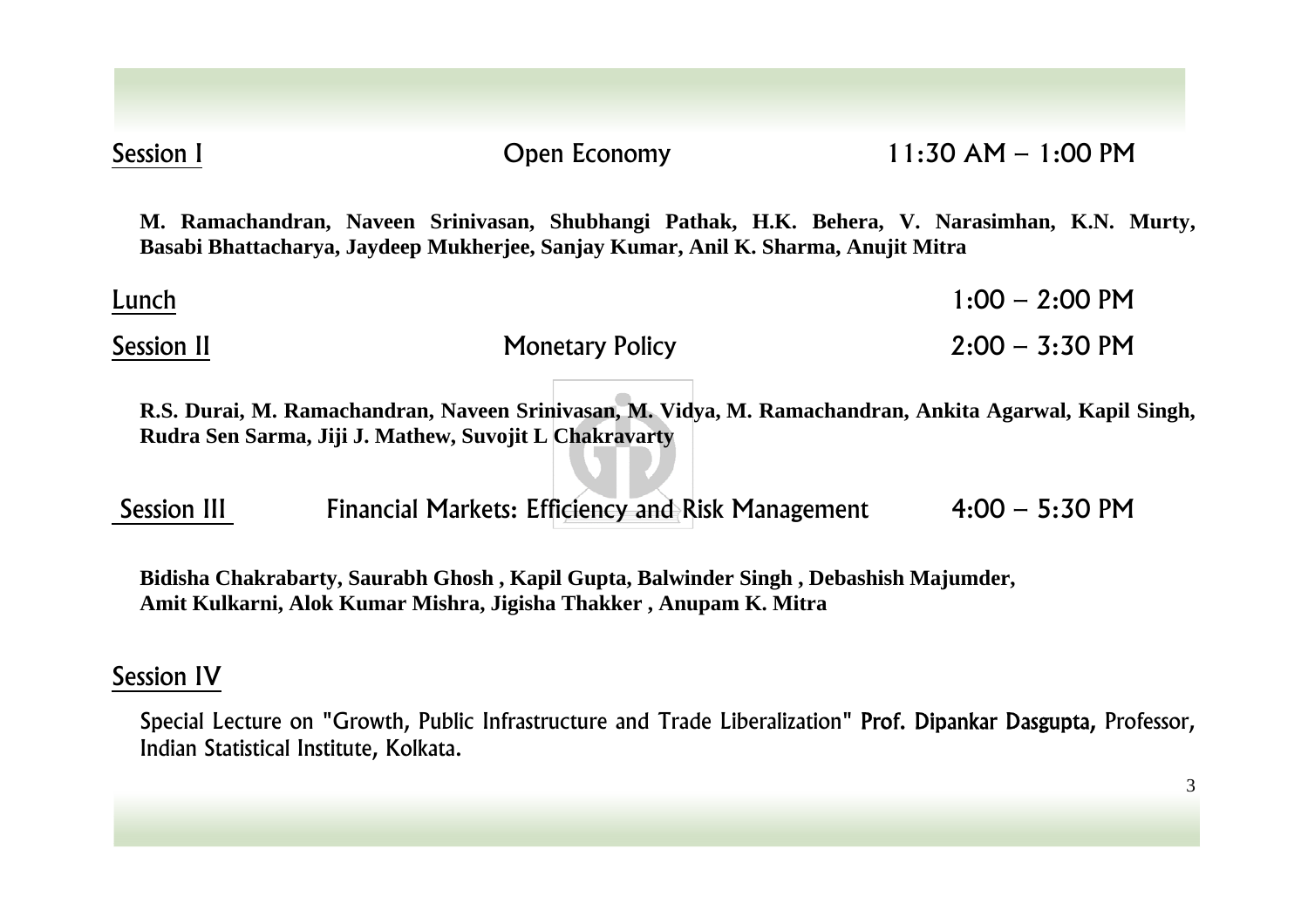## *28th March 2006*

| <b>Session V</b>           | Growth, Banking and Rural Credit | $9:30 - 11:00$ AM                                                                                                    |
|----------------------------|----------------------------------|----------------------------------------------------------------------------------------------------------------------|
| <b>Mishra</b>              |                                  | Soumya, K. N. Murty, Saibal Ghosh, Ashis Taru Deb, K.V. Bhanu Murthy, Sambit Kumar Mishra, Srijit                    |
| <b>Session VI</b>          |                                  | $11:30$ AM $- 1:00$ PM                                                                                               |
|                            |                                  | Special Lecture on "Inflation Index Bonds in India: The Issue Revisited" Prof. Vikas Chitre, Director, Indian School |
| of Political Economy, Pune |                                  |                                                                                                                      |

Lunch 1:00

Session VII Behavior of Financial Markets 2:00 – 3:30 PM

 $1:00 - 2:00$  PM

**Sadhan Kumar Chattopadhyay, Samir Ranjan Behera, Ayan Bhattacharya, Rudra Sen Sarma, Raman K. Agrawalla, K.C. Pradhan, Sham Bhat, Alok Kumar, Santosh Kumar**

## Valedictory Address

4:40 PM "Recent Developments in Indian Corporate Bond Market" by Dr. R.H.Patil, Chairman, Clearing Corporation of India Limited

4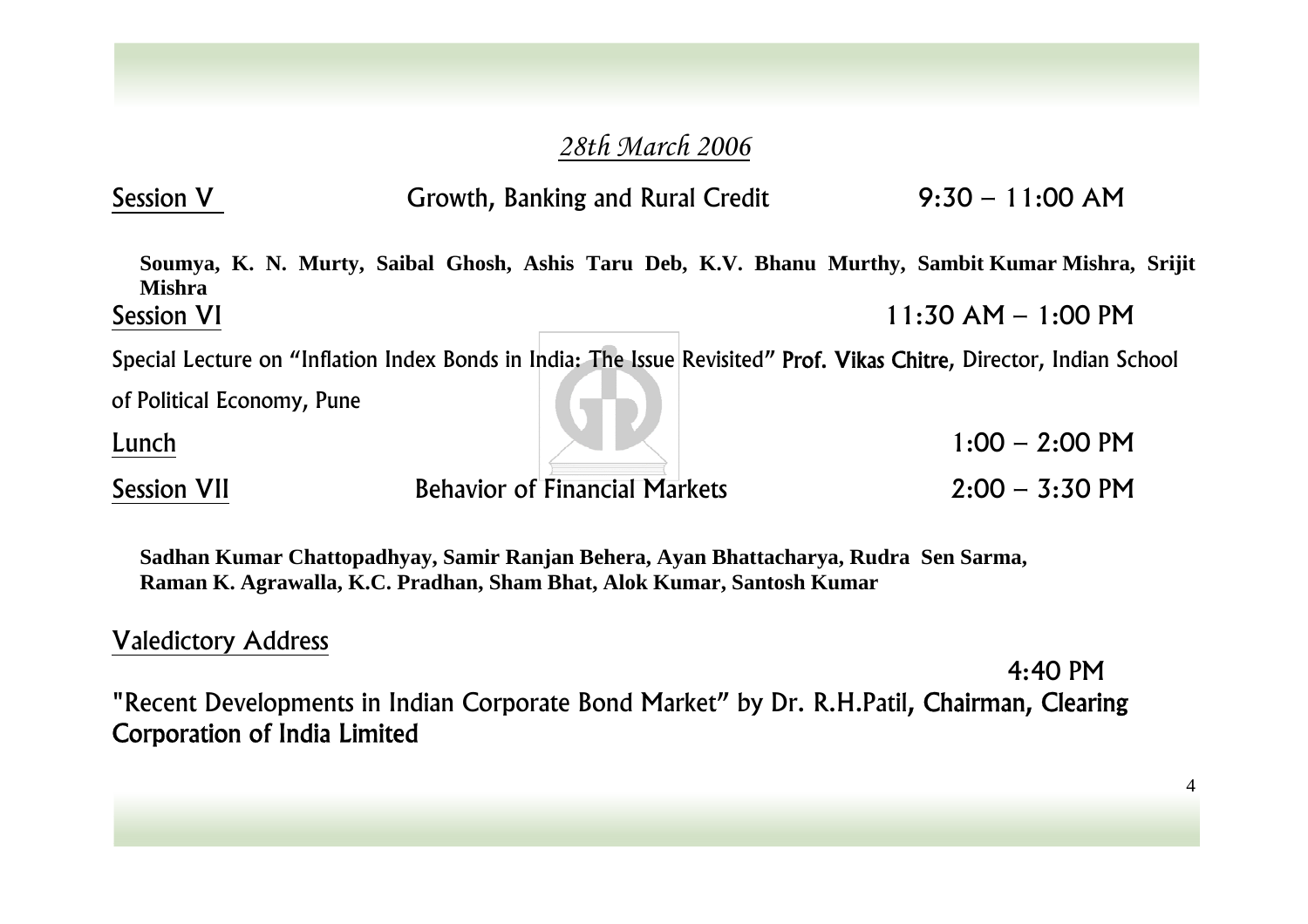## Program Committee

Faculty:

Dr. D.M. Nachane, Dr. Ashima Goyal , Dr. Rajendra Vaidya, Dr. Subrata Sarkar,

Dr. Kausik Chaudhuri, Dr. Naveen Srinivasan, Dr. S. Chandrasekhar

### Students:

Badri Narayanan G., G. Chidambaran Iyer

Sowmyadip Mukhopadhyay, Gaurav Sharma, Vishal Anand, Suryadip Ghoshal, Saroj Kumar, Kishan Shraff, Arjun Singh, Mohit Sharma, Abhinav Thakur, Sujeet Kumar, Arnab Mukherjee, Imran Ahmed, Raghav Mathur, Ekta Sehgal, Amit Sharma, Debanjali Dasgupta, Ranojoy Basu, Abhishek Anand, Manish Dureja, Amarava Roy, Sonal Garg, Avishek Kundu, Sarthak Gaurav, Poulomi Maitra, Vikas Kumar

# Contact Information

*Indira Gandhi Institute of Development Research Gen. A. K. Vaidya Marg Film City Road, Santosh Nagar Goregaon East Mumbai- 400 065 Email: [badri@igidr.ac.in](mailto:badri@igidr.ac.in) Phone: (*022) 2840 0919/20/21